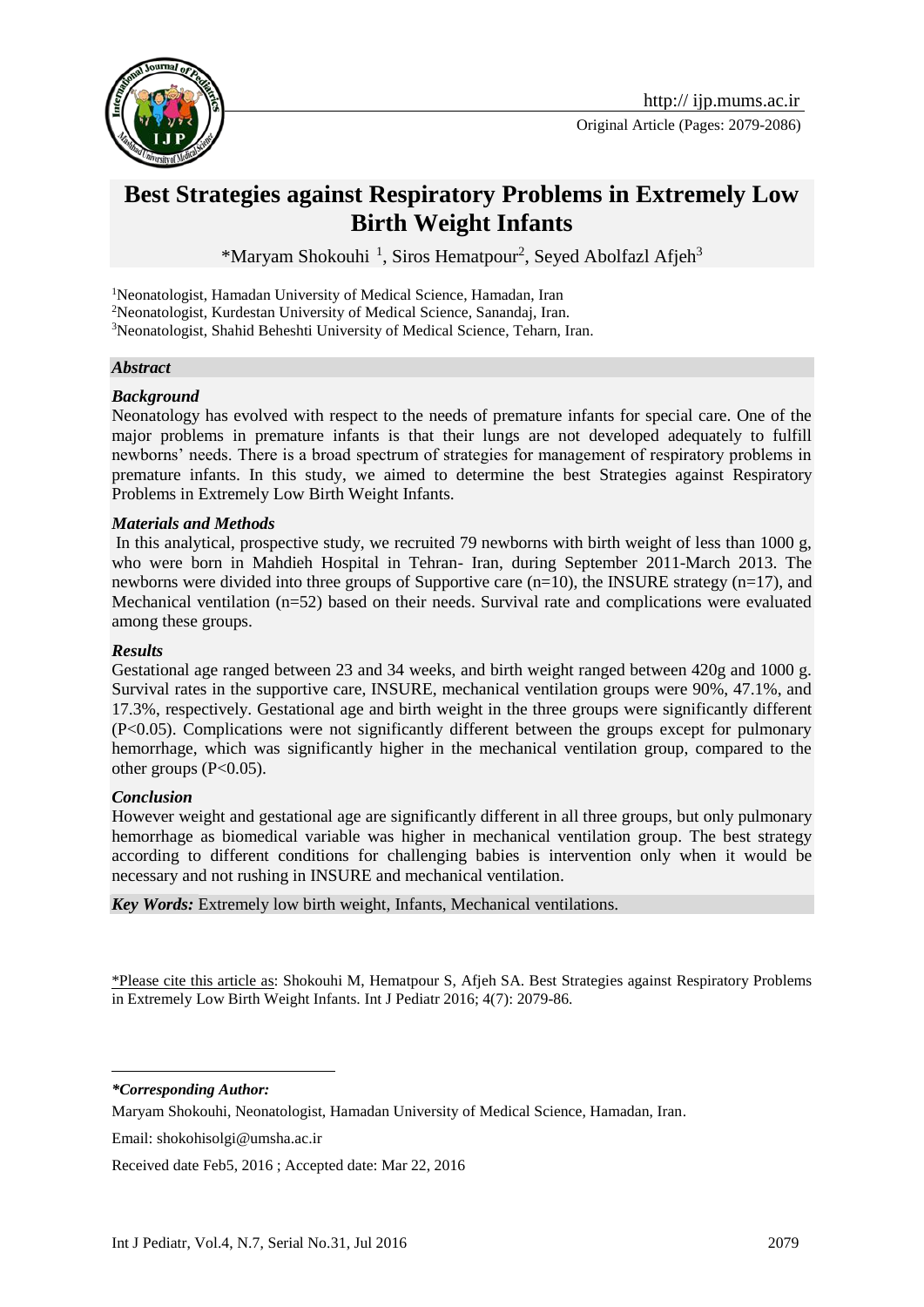### **1- INTRODUCTION**

Prematurity is the main leading cause of infant mortality and it is one of the major causes of morbidity in pediatric population [\(1,](#page-6-0)[2\)](#page-6-1). Approximately 50% of developmental delays in children can be attributed to immaturity [\(3\)](#page-6-2). With the advancement of neonatal intensive care, survival rates in extremely preterm or very low birth weight (VLBW) neonates, with gestational age (GA) <28 weeks or birth weight <1000g have expanded [\(4-6\)](#page-6-3). These groups of infants are at higher risk than term-born  $(\geq)37$  weeks of gestation), normal birth weight (NBW,  $\geq 2,500g$ ) newborns for developmental problems including neurosensory disorders, global intellectual disability, impaired cognition and learning, and behavioral disorders [\(7,](#page-6-4) [8\)](#page-6-5). Lower than estimated GA is found to be associated with increased risk of mortality in low birth weight (LBW) infants [\(9\)](#page-6-6), in whom different body systems, especially the pulmonary system fail to function [\(10\)](#page-6-7). LBW can lead to complications such as pneumothorax and bronchopulmonary dysplasia [\(11-13\)](#page-6-8).

Respiratory failure secondary to surfactant deficiency is a major cause of morbidity and mortality in preterm infants. Respiratory distress syndrome (RDS), resulting from deficiency of pulmonary surfactant, is the most frequent clinical respiratory disorder in preterm infants [\(14-](#page-6-9) [17\)](#page-6-9). Surfactant therapy substantially reduces mortality and respiratory morbidities in premature neonates [\(18\)](#page-7-0). A multitude of studies exhibited that surfactant therapy could effectively lower mortality rate in preterm infants [\(19,](#page-7-1) [20\)](#page-7-2). Intratracheal exogenous surfactant replacement therapy also reduces air leaks and need for respiratory support in mechanically ventilated premature infants, with early surfactant therapy being superior to late rescue therapy in lowering the rates of mortality and respiratory morbidity. There are various strategies using surfactant in preterm infants, but some neonatal health centers use surfactant as a prophylactic. In neonatology, surfactant is well-established as the firstline treatment after occurrence of RDS symptoms [\(21,](#page-7-3) [22\)](#page-7-4). Intubation-surfactant-Administration–Rapid Exudation (INSURE) strategy is widely used throughout the world. In randomized, clinical trials performed prior to 2008, the INSURE approach, compared to rescue surfactant administration in infants with RDS, was associated with significantly reduced need for mechanical ventilation and oxygen at 28 days [\(23\)](#page-7-5).

Brief description of the existing methods for the treatment of LBW and premature newborns demonstrates that despite the variety of methods that can be adopted, there is no decisive indication to select a definitive one in neonates. Given that a great portion of mortality and morbidities is result of the respiratory complications among low birth weight newborns, finding the best approach is of great importance. In the present study, we aimed to evaluate the efficiency of the three methods of supportive care, INSURE, and surfactant administration with mechanical ventilation in diminishing respiratory problems among extremely low birth weight (ELBW) infants, who were admitted to Madieh Hospital, Tehran-Iran, during September 2011-March 2013.

## **2- MATERIALS AND METHODS**

### **2-1. Patients**

This analytical, prospective study was performed on infants with birth weight below 1000g, who were admitted to Mahdieh Hospital, in Tehran-Iran, during September 2011 and March 2013. The study population included all the consecutive infants  $(n=79)$  admitted to the neonatal intensive care unit (NICU) of Mahdieh Hospital. The inclusion criteria were live birth, Respiratory distress and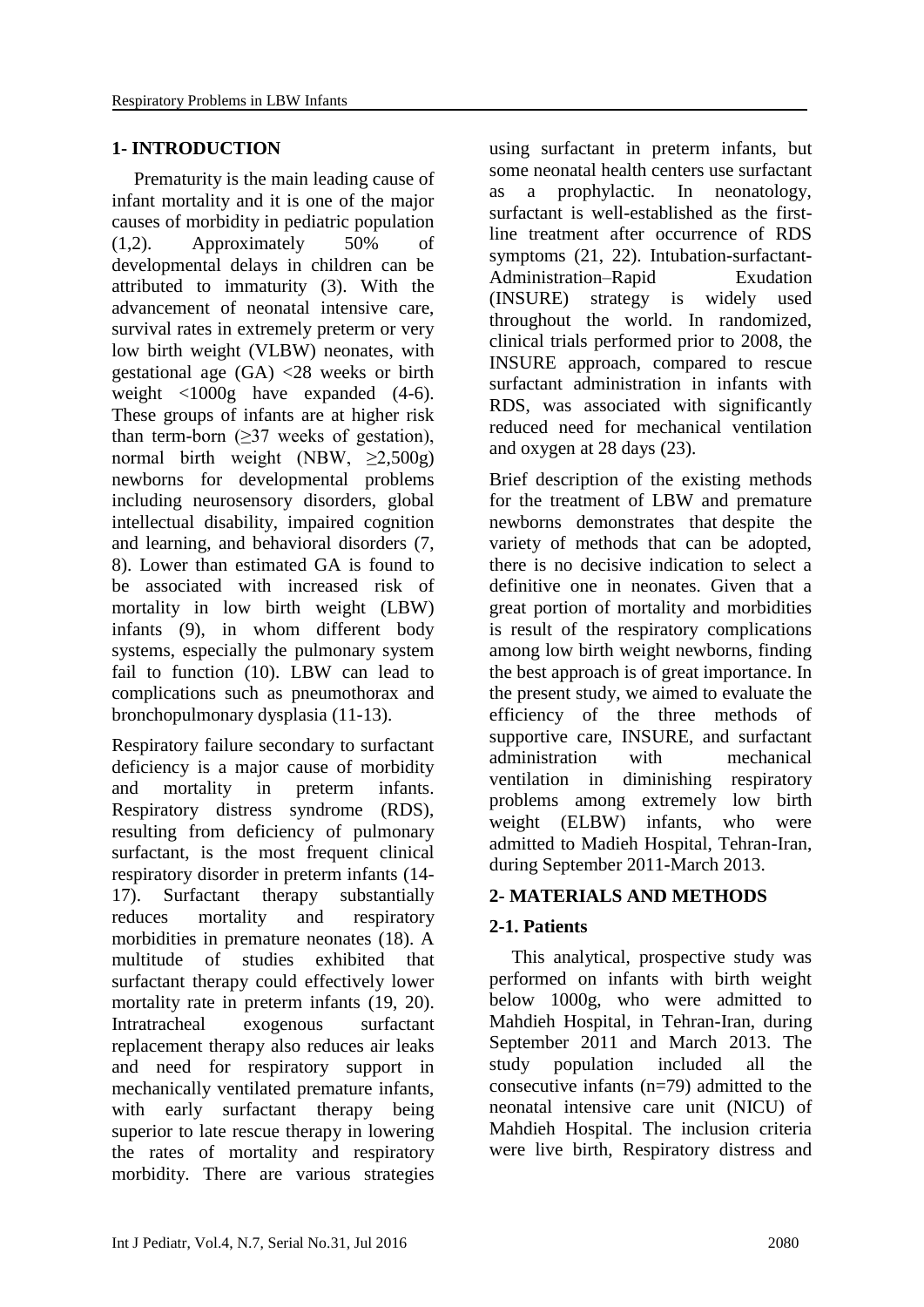birth weight less than 1000g. All infants without respiratory distress were excluded.

## **2-2. Methods**

We divided all the infants into the three groups of supportive care, INSURE, and mechanical ventilation considering their clinical condition. Thereafter, using patient charts, the therapeutic interventions and incidence of complications were recorded based on time of event in the checklist. The therapeutic interventions were classified into three categories, according to respiratory distress intensity, as follows: **1)** Supportive care group: the infants who received only conservative treatments such as fluid therapy as well as intravenous antibiotics and oxygen administration, but they were only considered in terms of respiratory problems to find out evidence of the need for therapeutic intervention for respiratory problems;

**2)** INSURE group: in addition to conventional treatments such as fluid therapy and antibiotics administration, the infants who were treated with surfactant using INSURE method (the infants were intubated and then surfactant was injected; after immediate removal of the tracheal tube, the infant was monitored for reoccurrence of need for intervention); and

**3)** Mechanical ventilation group: the infants who received mechanical ventilation and surfactant. In case any of the infants in group one faced to severe signs and required an intervention, they were assigned to either group two or three for INSURE or mechanical ventilation.

## **2-3. Statistical analysis**

To analyze the data, descriptive statistics were performed for each variable and Chisquare, ANOVA, t-test, and Mann-Whitney U tests were run using SPSS-16 with P-value less than 0.05.

## **2-4. Ethical considerations**

All the information of infants and their mothers remained confidential, and written consent was obtained from the parents; all the infants received the routine care. Moreover, none of the infants was deprived of the required interventions. Also, the study protocol was reviewed and approved by Ethics Committees of Shahid Beheshti University of Medical Sciences (ID number: 248).

## **3- RESULTS**

## **3-1. Demographic data**

In general, 79 infants were enrolled in the study, 26 (32.9%) of whom survived. Minimum and maximum gestational ages were 23 and 34 weeks, respectively, and their mean age was 27.3+2.24 weeks. Minimum gestational age and weight of the survived infants were 25 weeks and 730 g, respectively. Moreover, 18 (22.8%) infants were delivered through natural vaginal delivery and 61 (77.2%) were born through caesarean section.

## **3-2. Clinical variables**

Minimum and maximum lengths of hospital stay were one day and 110 days, respectively, and mean length of hospital stay was 27.8+7.12 days. In addition, minimum and maximum durations of hospital stay in the survived infants were 35 days and 110 days, respectively, and mean duration of hospital stay was  $63.7 + 3.54$  days.

## **3-3. Intervention**

Supportive care was provided for 10 (12.7%) infants. INSURE strategy was administered on 17 (21.5%) cases, and the remaining 52 (65.8%) infants received mechanical ventilation and surfactant (**Tables 1, 2**). The shortest duration of hospital stay was recorded for the supportive care group (50.8 days), while the longest pertained to the mechanical ventilation group (73.3 days). There was a significant relationship between the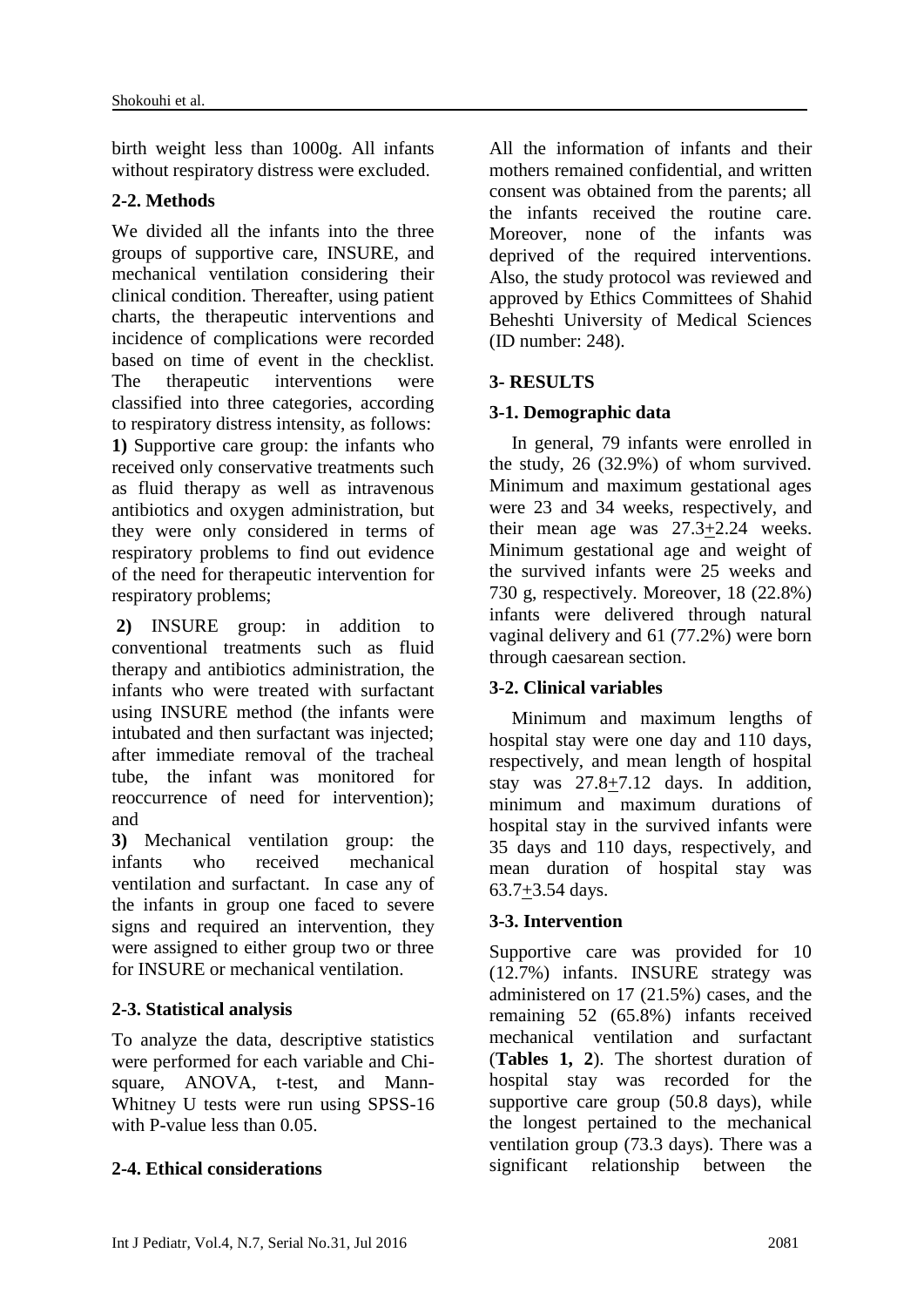applied strategy and duration of hospital stay (P=0.01) (**Table.1**). Minimum and maximum durations of intubation were one day and 138 days with the mean of 16.5+5.71 days. No significant difference was observed between the three groups regarding mean duration of intubation (P=0.9) (**Table.1**).

There was a significant relationship between survival and place of birth  $(P=0.01)$ , whereby the survival rate of infants, who were out-born was higher (100%) than inborn (27.8%) ones. Mean GA was 30 weeks for the supportive care group, 26.9 weeks for the INSURE group, and 26.9 weeks for the mechanical ventilation group; mean gestational age was significantly different between the treatment groups  $(P=0.01)$ . GA was significantly associated with survival rate  $(P=0.01)$ , that is, mean gestational age of survived infants was 28.7+ 1.79 weeks and mean gestational age of the expired ones was 26.6+ 2.24 weeks. Fifth minute Apgar score was significantly related to survival rate  $(P=0.02)$ , so that mean Apgar score of the survived neonates was 7.6, while this score was 6.6 for those who died  $(P<0.01)$ . and the highest survival rate (90%) belonged to the supportive care group and the lowest rate (17.3%) was pertinent to the mechanical ventilation group. Surfactant administration was significantly related to survival rate of newborns  $(P<0.01)$  the need for frequent administration of surfactant increased with lower survival rate (**Figure.1**).

Pulmonary hemorrhage was associated statistically significant with selective treatment strategy ( $P = 0.02$ ). The highest rate of pulmonary hemorrhage was 44.2% for strategy 3 and the the lowest was 0% for strategy 1; and the lowest (0%) was to supportive care. On the whole, 53 infants expired during the study period as follows: 2(3.8%) cases due to asphyxia, 29 (54.7%) respiratory failure, 19(35.8%) sepsis, 1(1.9%) intraventricular hemorrhage, and 2(3.8%) cases necrotizing enterocolitis (**Table.2**).

| Variables                   |             | Groups     |               |           |           |                |
|-----------------------------|-------------|------------|---------------|-----------|-----------|----------------|
|                             |             | Supportive | <b>INSURE</b> | MV+Surf.  | Total     | P-value        |
| <b>Gestational Age</b>      | $\mathbf N$ | 10(12.7%)  | 17(21.5%)     | 52(65.8%) | 79(100%)  | 0.01           |
|                             | Mean        | 30.00      | 26.94         | 26.92     | 27.32     |                |
|                             | <b>SD</b>   | 2.708      | 2.249         | 1.792     | 2.245     |                |
|                             | Min.        | 26         | 23            | 24        | 23        |                |
|                             | Max.        | 34         | 33            | 32        | 34        |                |
| Fifth minute<br>Apgar score | $\mathbf N$ | 10(12.7%)  | 17(21.5%)     | 52(65.8%) | 79(100%)  | 0.02           |
|                             | Mean        | 7.50       | 7.41          | 6.63      | 6.91      |                |
|                             | <b>SD</b>   | 1.650      | 1.661         | 1.837     | 1.799     |                |
|                             | Min.        | 6          | 3             | 3         | 3         |                |
|                             | Max.        | 10         | 9             | 10        | 10        |                |
| Outcome                     | Survived    | 9          | 8             | 9         | 26(32.9%) | $\overline{a}$ |
|                             | Expired     | 1          | 9             | 43        | 53(67.1)  |                |
|                             | No.         | 10(12.7%)  | 17(21.5%)     | 52(65.8%) | 79(100%)  |                |
| Duration of                 |             |            |               |           |           |                |
| hospitalization             | Mean        | 50.78      | 67.50         | 73.33     | 63.73     | 0.01           |
|                             | <b>SD</b>   | 10.721     | 13.005        | 21.243    | 18.074    |                |
|                             | Min.        | 35         | 51            | 48        | 35        |                |
|                             | Max.        | 66         | 83            | 110       | 110       |                |

 **Table1**: Comparison of variables between the supportive, INSURE, and mechanical ventilation +surfactant (MV+Surf.) groups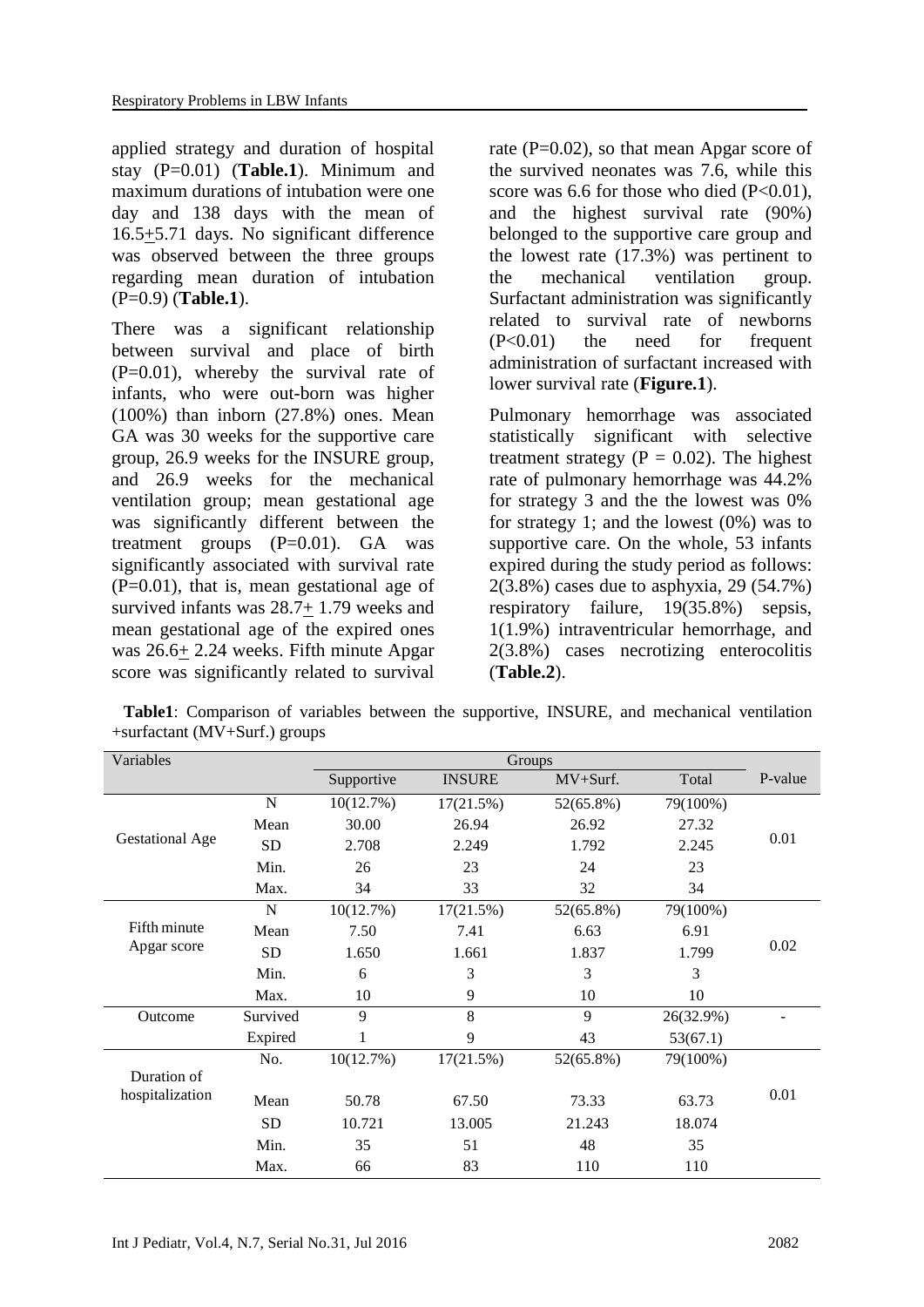|            |    | No.       | 10(12.7%) | 17(21.5%) | $52(65.8\%)$ | 79(100%) |     |
|------------|----|-----------|-----------|-----------|--------------|----------|-----|
| Duration   | οf |           |           |           |              |          | 0.9 |
| intubation |    | Mean      | 27.33     | 31.63     | 34.44        | 31.12    |     |
|            |    | <b>SD</b> | 21.383    | 16.151    | 41.219       | 27.790   |     |
|            |    | Min.      |           | Q         |              |          |     |
|            |    | Max.      | 60        | 50        | 138          | 138      |     |

**Table 2:** Complications in different studied groups

| Groups                                 |             | One | Two | Three |
|----------------------------------------|-------------|-----|-----|-------|
| Type of delivery                       | Vaginal     | 30% | 29% | 19%   |
|                                        | Caesarian   | 70% | 71% | 81%   |
| Prenatal<br>complication               | Yes         | 60% | 70% | 50%   |
|                                        | No          | 40% | 30% | 50%   |
| Gender                                 | Female      | 20% | 24% | 62%   |
|                                        | Male        | 80% | 76% | 38%   |
| Multiple pregnancies                   |             | 60% | 82% | 46%   |
|                                        | <b>SGA</b>  | 90% | 58% | 52%   |
| Intrauterine growth                    | AGA         | 10% | 35% | 40%   |
| restriction                            | <b>LGA</b>  | 0%  | 7%  | 8%    |
| Cardiopulmonary<br>resuscitation (CPR) | Primary CPR | 50% | 47% | 30%   |
| Survival                               | <b>STD</b>  | 90% | 47% | 17%   |

SGA: Small for gestational age; AGA: Appropriate for gestational age; LGA: Large for gestational age.



 **Fig.1**: The relationship between survival rate and birth weight in newborns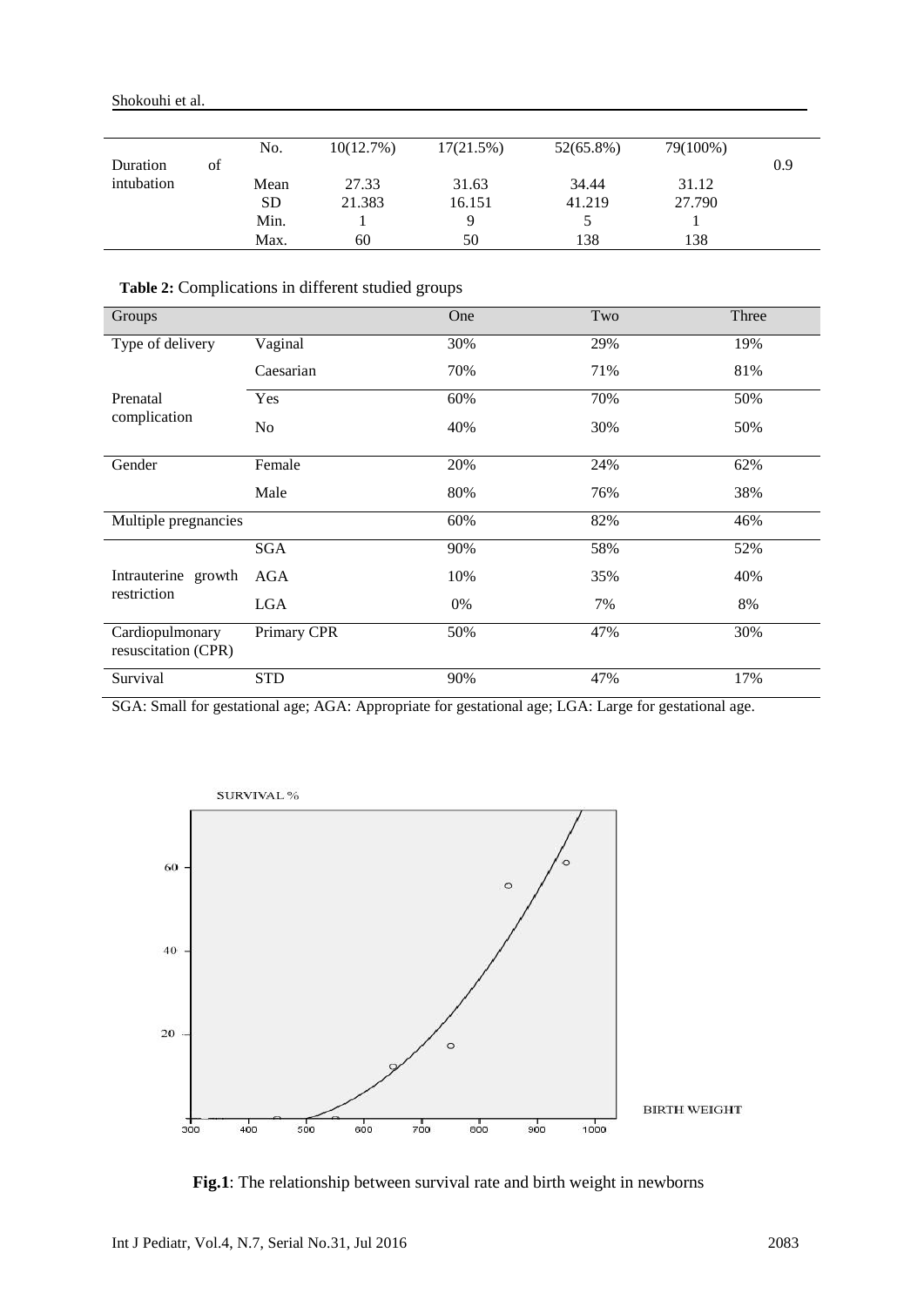#### **4- DISCUSSION**

Findings of the current study, quite in line with those of Dani (2011), reflected that higher need for surfactant administration was associated with reduced survival rate [\(24\)](#page-7-6); given the pathophysiology of disease, these infants might show more severe pulmonary complications, which promote the need for interventions and decrease rate of survival. Also, Dani et al. (2010) in another study showed that INSURE strategy in infants under 750g may fail to render successful results, which is in alignment with the current outcomes [\(25\)](#page-7-7). Kugelman (2011) concluded that the best treatment for ELBW infants is application of multiple procedures or interventions with a comprehensive insight into the pathophysiology, treatment, and complications of RDS to gain the best therapeutic results and increased survival rates [\(26\)](#page-7-8). Accordingly, we used three methods to determine the most efficient approach for treating this condition, and we showed that newborns' needs are not fixed during the treatment procedure and they require diverse interventions.

Sandri et al. (2010) exhibited that prophylactic surfactant was not superior, as surfactant therapy was associated with continuous positive airway pressure (CPAP) [\(27\)](#page-7-9); this finding is consistent with the current findings as administration of surfactant and mechanical ventilation increased the rate of survival. This finding is also in alignment with those of Miller et al. (2010) as to the use of proper strategies based on patients' needs and taking precaution for mechanical ventilation [\(28\)](#page-7-10). Rojas et al. (2009) preferred CPAP and surfactant to mechanical ventilation, and they generalized it to all VLBW infants [\(29\)](#page-7-11); this is not consistent with the findings of our study, whereby use of surfactant without mechanical ventilation increased survival. In addition, our findings indicated that some ELBW

infants did not need surfactant, and lack of administration of surfactant increased the survival rate. Aly (2005) and Linder (1999) separately evaluated intubation and therapeutic intervention, and their findings were in line with our results [\(30,](#page-7-12) [31\)](#page-7-13). In both of these studies, intubation and immediate treatment strategies were rejected in the delivery room. The current data revealed high rate of survival in groups receiving less interventions. Kirsten et al. (2012) showed that approximately 70% of VLBW infants solely needed CPAP [\(32\)](#page-7-14); this finding is congruent with our results. However, we took a step further and evaluated treatment without the use of CPAP, which showed that in some cases, ELBW infants did not need CPAP. However, in the second group, CPAP was used after removal of the tube. In conclusion, our findings indicated that ELBW neonates show very good prognosis if minimum of intervention is carried out until moderate to severe respiratory symptoms present and arterial blood gases are acceptable. In the supportive care strategy, despite desirable start, infants required respiratory intervention in 60% of the cases. Thus, in dealing with ELBW infants, in case immediate intervention is not required based on clinical symptoms, the success of this process would be about 40%.

Based on the present findings, in ELBW infants with no evidence of need for intervention, CPAP is the best treatment of choice; if not possible, conservative treatments should be administered. Supportive care yielded the most favorable outcomes, which indicates that performing interventions based on pre-determined protocols is not viable.

### **5. CONCLUSION**

However weight and gestational age are significantly different in all three groups, but only pulmonary hemorrhage as biomedical variable was higher in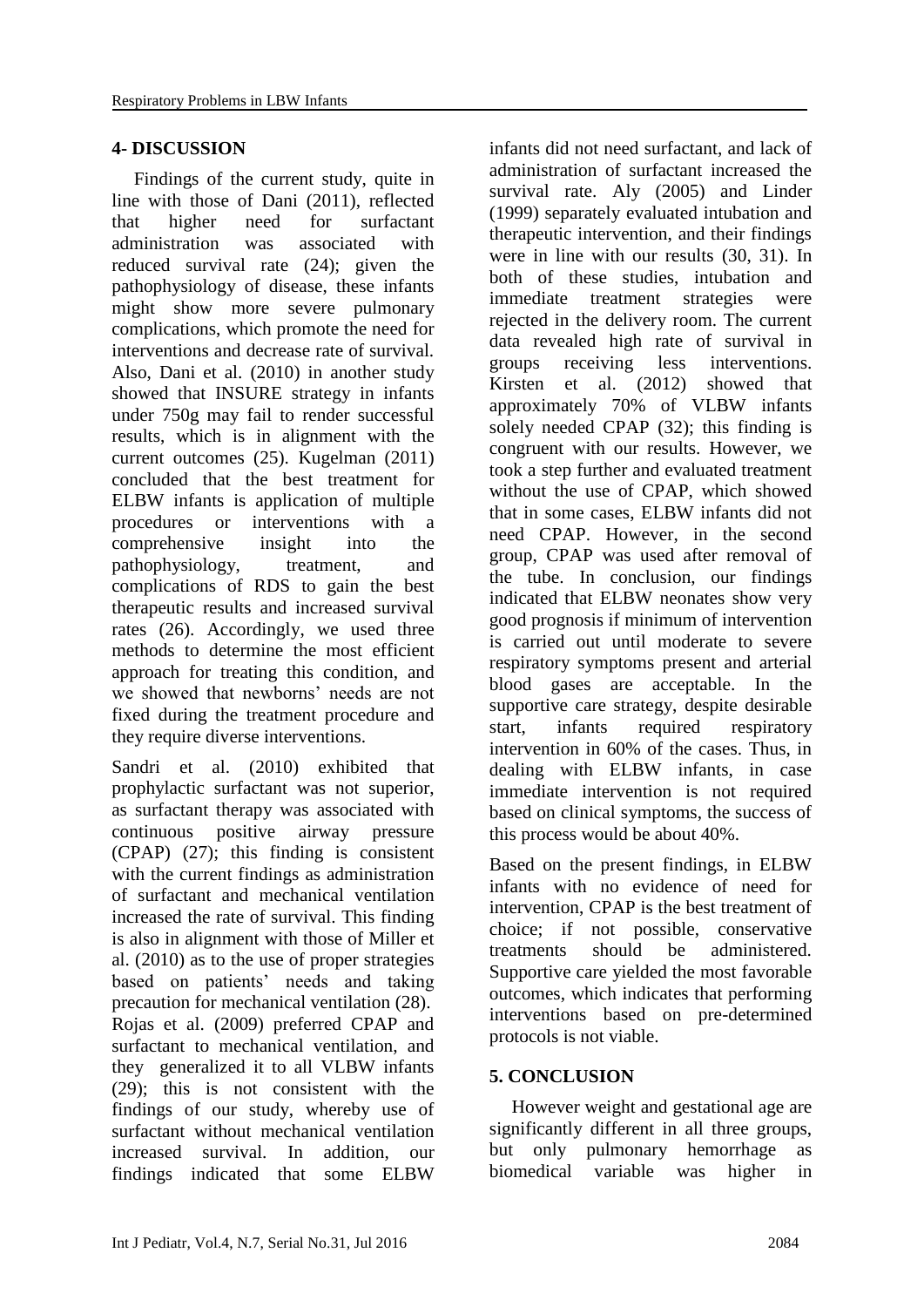mechanical ventilation group. The best strategy according to different conditions for challenging babies is intervention only when it would be necessary and not rushing in INSURE and mechanical ventilation.

#### **6- CONFLICT OF INTEREST:** None.

#### **7- REFERENCES**

<span id="page-6-0"></span>1. Mathews T, MacDorman MF. Infant mortality statistics from the 2009 period linked birth/infant death data set. National vital statistics reports 2013;61(8):1-28.

<span id="page-6-1"></span>2. Darlow BA, Horwood LJ, Pere-Bracken HM, Woodward LJ. Psychosocial outcomes of young adults born very low birth weight. Pediatrics 2013;132(6):e1521-e8.

<span id="page-6-2"></span>3. Johnson S, Marlow N. Growing up after extremely preterm birth: lifespan mental health outcomes. Seminars in Fetal and Neonatal Medicine, Saunders; 2014.

<span id="page-6-3"></span>4. Fanaroff AA, Stoll BJ, Wright LL, Carlo WA, Ehrenkranz RA, Stark AR, et al. Trends in neonatal morbidity and mortality for very low birthweight infants. American journal of obstetrics and gynecology 2007;196(2):147. e1-. e8.

5. Johnson TJ, Patel AL, Jegier BJ, Engstrom JL, Meier PP. Cost of morbidities in very low birth weight infants. The Journal of pediatrics 2013;162(2):243-9. e1.

6. Lemons JA, Bauer CR, Oh W, Korones SB, Papile L-A, Stoll BJ, et al. Very low birth weight outcomes of the National Institute of Child health and human development neonatal research network, January 1995 through December 1996. Pediatrics 2001;107(1):e1-e.

<span id="page-6-4"></span>7. Schmidt B, Whyte RK, Asztalos EV, Moddemann D, Poets C, Rabi Y, et al. Effects of targeting higher vs lower arterial oxygen saturations on death or disability in extremely preterm infants: a randomized clinical trial. Jama 2013;309(20):2111-20.

<span id="page-6-5"></span>8. Serenius F, Källén K, Blennow M, Ewald U, Fellman V, Holmström G, et al. Neurodevelopmental outcome in extremely preterm infants at 2.5 years after active perinatal care in Sweden. JAMA 2013;309(17):1810-20.

<span id="page-6-6"></span>9. Young PC, Glasgow TS, Li X, Guest-Warnick G, Stoddard G. Mortality of latepreterm (near-term) newborns in Utah. Pediatrics 2007;119(3):e659-e65.

<span id="page-6-7"></span>10. Turner BS, Bradshaw W, Brandon D. Neonatal Lung Remodeling: Structural, Inflammatory, and Ventilator‐induced Injury. The Journal of perinatal & neonatal nursing 2005;19(4):362-76.

<span id="page-6-8"></span>11. Cummings JJ, D'Eugenio DB, Gross SJ. A controlled trial of dexamethasone in preterm infants at high risk for bronchopulmonary dysplasia. New England Journal of Medicine 1989;320(23):1505-10.

12. Mercier J-C, Hummler H, Durrmeyer X, Sanchez-Luna M, Carnielli V, Field D, et al. Inhaled nitric oxide for prevention of bronchopulmonary dysplasia in premature babies (EUNO): a randomised controlled trial. The Lancet 2010;376(9738):346-54.

13. Ng P, Brownlee K, Dear P. Gastroduodenal perforation in preterm babies treated with dexamethasone for bronchopulmonary dysplasia. Archives of disease in childhood 1991;66(10 Spec No):1164-6.

<span id="page-6-9"></span>14. Avery ME, Mead J. Surface properties in relation to atelectasis and hyaline membrane disease. AMA journal of diseases of children 1959;97(5\_PART\_I):517-23.

15. Egberts J, Brand R, Walti H, Bevilacqua G, Bréart G, Gardini F. Mortality, severe respiratory distress syndrome, and chronic lung disease of the newborn are reduced more after prophylactic than after therapeutic administration of the surfactant Curosurf. Pediatrics 1997;100(1):e4-e.

16. Rodriguez RJ. Management of respiratory distress syndrome: an update. Respiratory care 2003;48(3):279-87.

17. Schimmel M, Hammerman C. Early nasal continuous positive airway pressure with or without prophylactic surfactant therapy in the premature infant with respiratory distress syndrome. Pediatric radiology 2000;30(10):713-4.